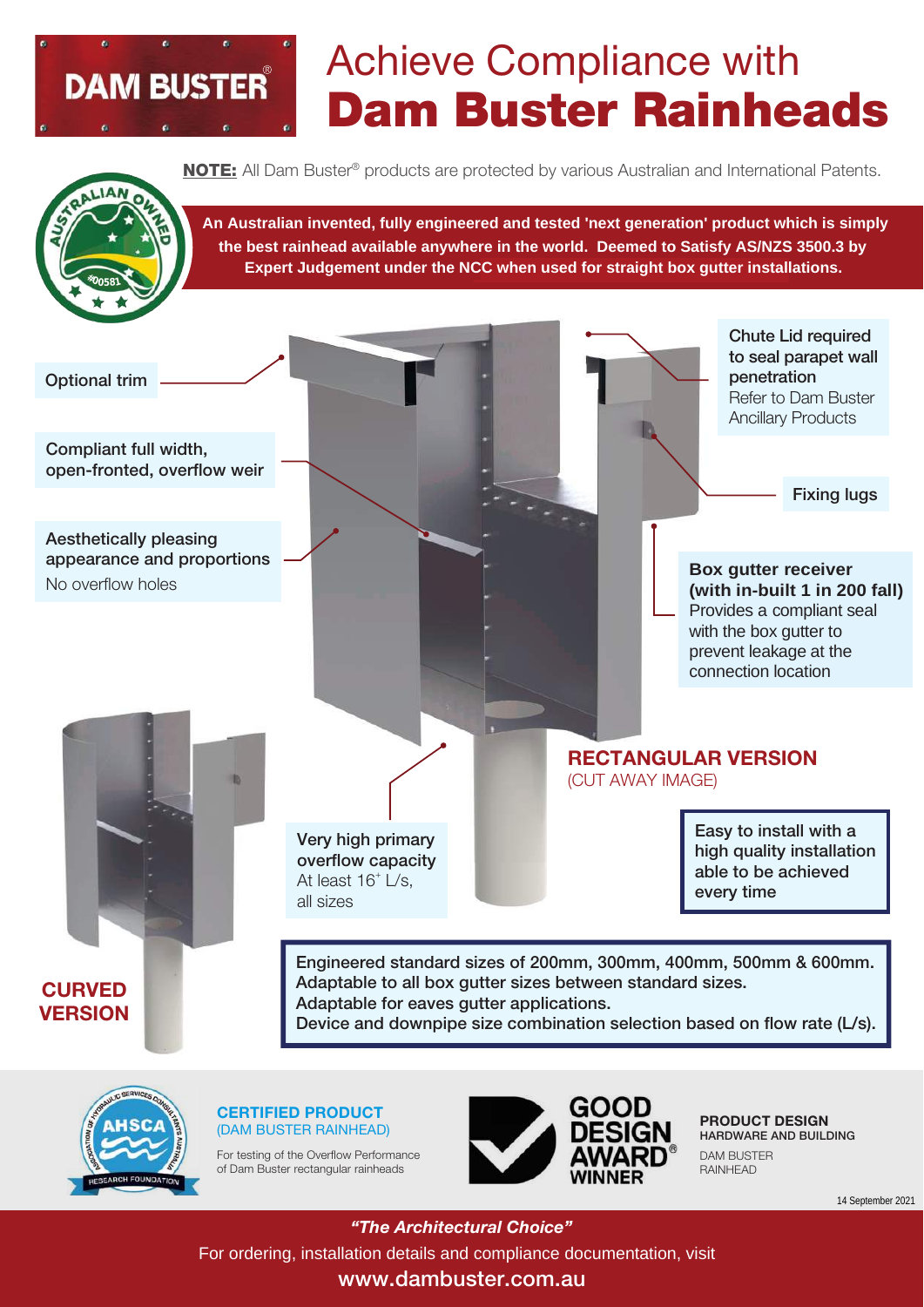# **DAM BUSTER**

### Achieve Compliance with Dam Buster Side Outlet & Rainhead Combinations



NOTE: All Dam Buster<sup>®</sup> products are protected by various Australian and International Patents.

An engineered and fully tested innovation allowing up to three box gutters designed for free flow in accordance with AS/NZS 3500.3 to discharge to a Dam Buster rainhead. **Example 20 And Solution Section**<br>
An engineered and fully tested innovation allowin<br>
flow in accordance with AS/NZS 3500.3 to d<br>
Enables change of direction. Performanc<br>
Pam E **Enables change of direction. Performance Solution documentation available.**

#### Dam Buster T Side Outlet & Rainhead

All Side Outlets fabricated in 2 sliding components to allow easy installation and to accommodate all box gutter widths between 200mm Design using combined box gutter flows



### Dam Buster END Side Outlet & Rainhead

LH & RH forms available (LH as pictured)



Side Outlet forms a deep, short box gutter through the parapet wall between the 'open sided sump' and the Dam Buster Rainhead

#### Dam Buster CRUCIFORM Side Outlet & Rainhead

Allows 3 x box gutters to intersect and discharge to a single Dam Buster Rainhead. Size using combined box gutter flows.

#### Dam Buster CORNER Side Outlet & Rainhead

Useful for roof hip end corners with parapet walls

LH & RH forms available (LH as pictured)

Box gutters discharge to an 'open sided' sump Size using combined box gutter flows



*"The Architectural Choice"* For ordering, installation details and compliance documentation, visit

#### www.dambuster.com.au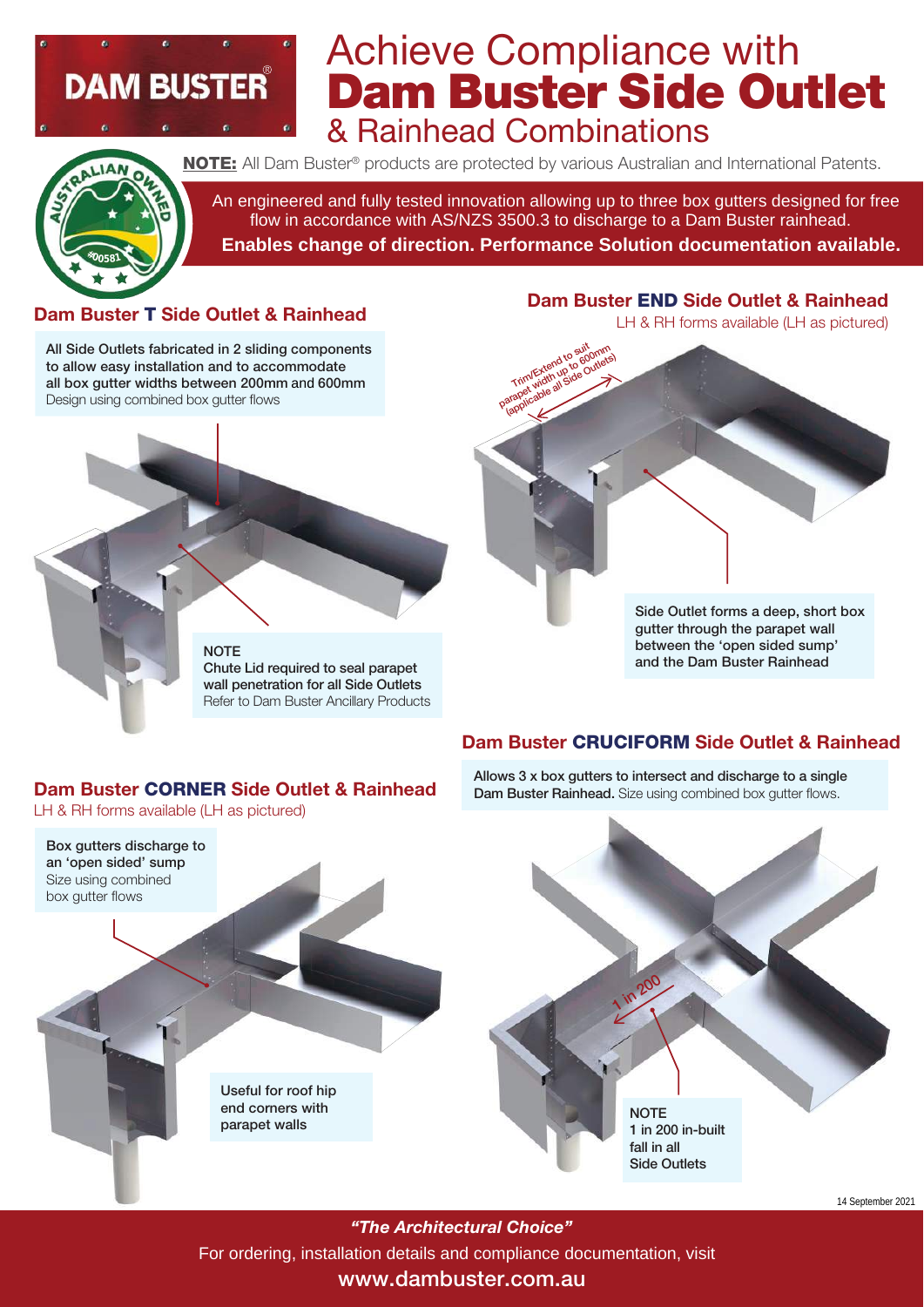### Achieve Compliance with Dam Buster Sumps



**DAM BUSTER** 

**NOTE:** All Dam Buster<sup>®</sup> products are protected by various Australian and International Patents.

An engineered and fully tested innovation providing a much simpler and more versatile  $\mathsf{N}$  alternative to the DTS Sump / High Capacity box gutte **Unique Free-flow Sump! Performance Solution documentation available. NOTE:** All Dam Buster® products are protected by various Australian and International Patents.<br>An engineered and fully tested innovation providing a much simpler and more versatile<br>alternative to the DTS Sump / High Capac pert Judgement in accordance with NCC alternative to the DTS Sump / High Capacity box gutter overflow device per AS/NZS 3500.3. MOTE: All Dam Buster® products are protected by various Australian and fully tested innovation providing a muddernative to the DTS Sump / High Capacity box gutter over Unique Free-flow Sump! Performance Solution d



*"The Architectural Choice"*

<sup>14 September 2021<br>For ordering, installation details and compliance documentation, visit</sup>

#### www.dambuster.com.au www.dambuster.com.au